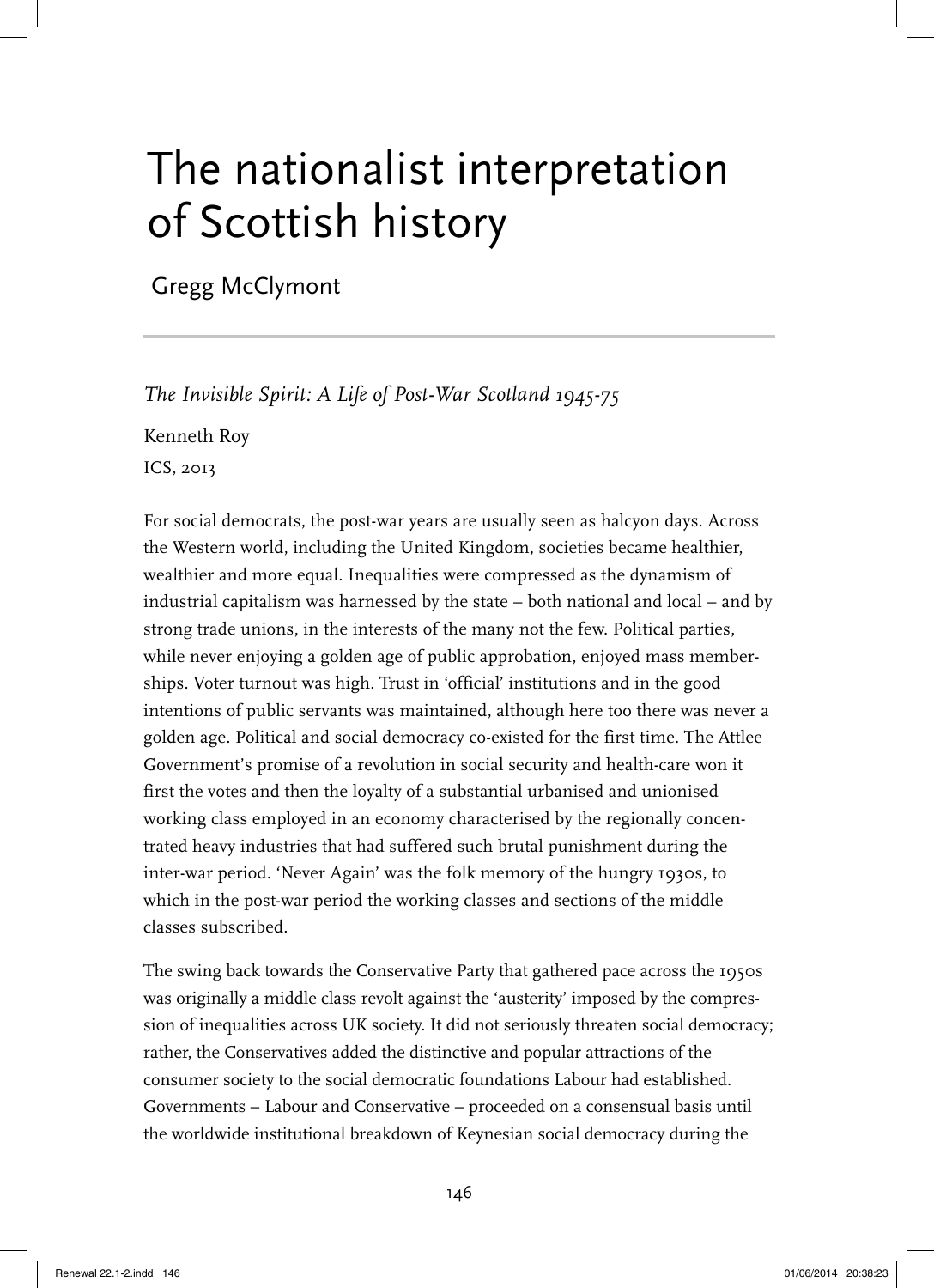1970s, under the combined pressures of the oil price shock, stagflation and the associated issues of wage inflation outstripping price inflation.

Kenneth Roy's history of Scotland from the end of the war to the first drop of 'Scotland's oil' in 1975 eschews this (mostly) positive story. A BBC Scotland reporter and anchorman turned journalist and literary entrepreneur (founder and editor of *Scottish Review*), Roy's assessment of social-democratic Scotland is in fact deeply negative: 'it would be futile to pretend that it [this book] describes a prosperous and well-governed people' (p. 516). His theme is Scotland 'betrayed' by its establishment. 'No Gods and Precious Few Heroes' would be an appropriate alternative title (1). The negative tone is leavened only occasionally by the humour which I remember as a feature of Roy's Scottish newspapers columns. (As a Glaswegian I especially enjoyed: 'The city magistrates deplored the effect of each new outrage on "the good name of Glasgow", an overworked phrase which made a large assumption about Glasgow's name' (p. 332)).

The judiciary is too quick to send capital murder defendants to the gallows and guilty of hypocritically protecting its own, while presiding over avoidable miscarriages of justice (pp. 325-32). The teaching establishment appear as belt-happy, rote-teaching disciplinarians (pp. 203-4, 239, 263-6, 319-21, 513). Industrialists are often dissolute, dogmatic and too quick to blame the workforce rather than themselves for economic failure (pp. 241, 268, 272-5, 338, 341-4, 346). Civil servants are on occasion corrupt and generally out of touch with Scottish aspirations (pp. 471-80). The media (in practice for Roy the *Glasgow Herald* and the BBC) are complacent, out of touch, and at times craven to the powerful (pp. 48, 212-3, 345-6, 507-8). The Kirk is hypocritical, authoritarian, and a net contributor through its Presbyterianism to the miseries of mankind (pp. 130, 181, 512, 277-8, 288, 317). Politicians are generally of low quality – self-interested, short sighted, and 'pygmies' (pp. 269, 357-60, 378-80, 401, 443, 513).

Roy's post-war Scotland is in the grip of a malaise, one which he explains in nationalist terms, as a crisis of self-confidence brought on by the union's weakening of Scottish identity: 'The Britishing of the Scots did not wholly quash a national yearning for something better or, at any rate, different' (p. 514). The book's title *The Invisible Spirit* is to be understood in this context: as a reference both to the frustrating absence of Scottish national feeling in the post-war period and to the causal relationship between a measure of self-government and a reinvigoration of Scotland's distinctive culture, economy and society (p. 505; see also pp. 63, 93, 170,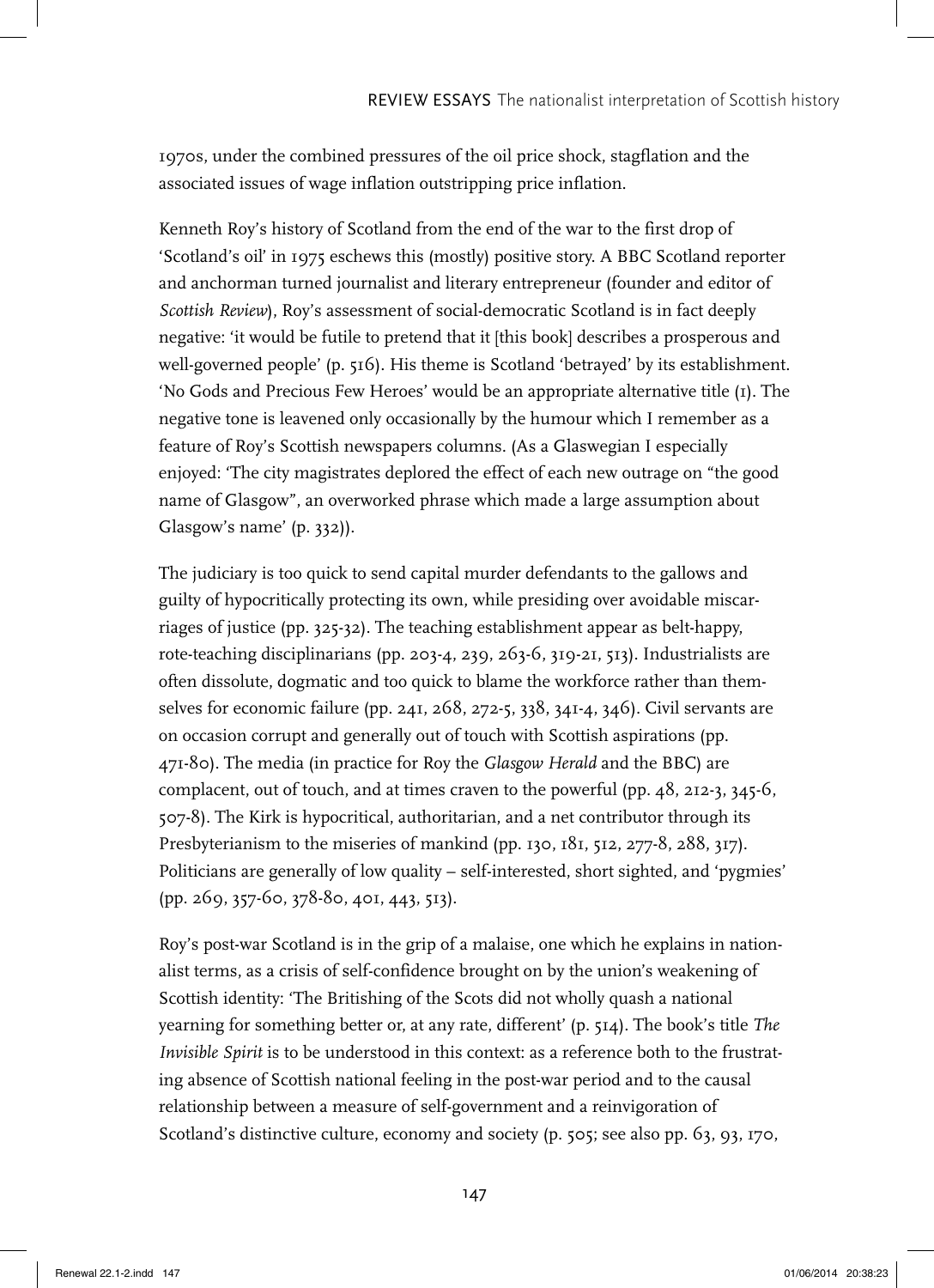267-8 279, 355-6, 376). Home Rule (as well as the decline of Puritanism and the end of deference) ensures Roy has a much sunnier view of the 'post-post-war era' than one might expect from an author hostile to Thatcherism (evident for example in his attitude to the Toothill report on the Scottish economy, pp. 272-5).

#### **Class or nation?**

The story of the National Covenant dominates Roy's political history. Brainchild of one of the book's few heroes, John MacCormick (Tom Johnston and John Boyd Orr are others), the Covenant was a declaration in favour of a devolved Scottish Parliament which gathered two million signatures during 1949 but which was subsequently ignored by both Labour and Conservative Governments. Roy views the Covenant as an authentic expression of Scotland's overwhelming desire to express its national identity through Home Rule and indicts the major political parties for their response: 'The unionist political parties responded to this extraordinary result in a predictably low fashion, by casting doubt on its authenticity…' (pp. 92-6; also 108, 111, 158, 169, 514).

The two million signatures certainly were impressive, even allowing for the likelihood of individuals signing multiple times. But this impression encourages an obvious question: how could government ignore such a definitive expression of support for devolution? And not just one government: first the Attlee government and subsequently a Conservative government whose leading Scottish members had expressed strong support for the Covenant. The latter's support for the Covenant in the late 1940s provides a clue. Scotland, like the rest of the UK, possessed a middle and upper class that was increasingly anxious about its declining standard of living and loss of social status relative to the working classes.

The comfortable classes' anguish at the impact of the Attlee Government's economic levelling was never better evoked than in Angus and Roy Maude's *The English Middle Classes* (1949). But Scotland had a middle and upper class too. And they were to the fore in the National Covenant, as Roy acknowledges: 'The most remarkable fact about the [Covenant] movement', he writes, 'was that it was inspired and led, not by ordinary chaps, but by some of the most influential chaps in Scotland' (p. 96). No explanation is offered as to why the great and good, who had been notable by their absence from the Labour-led home rule stirrings of the inter-war period, were now so ardently in favour of a Scottish Parliament. The obvious answer, that Scotland's Tory and Liberal establishment, who retained the close links and opposi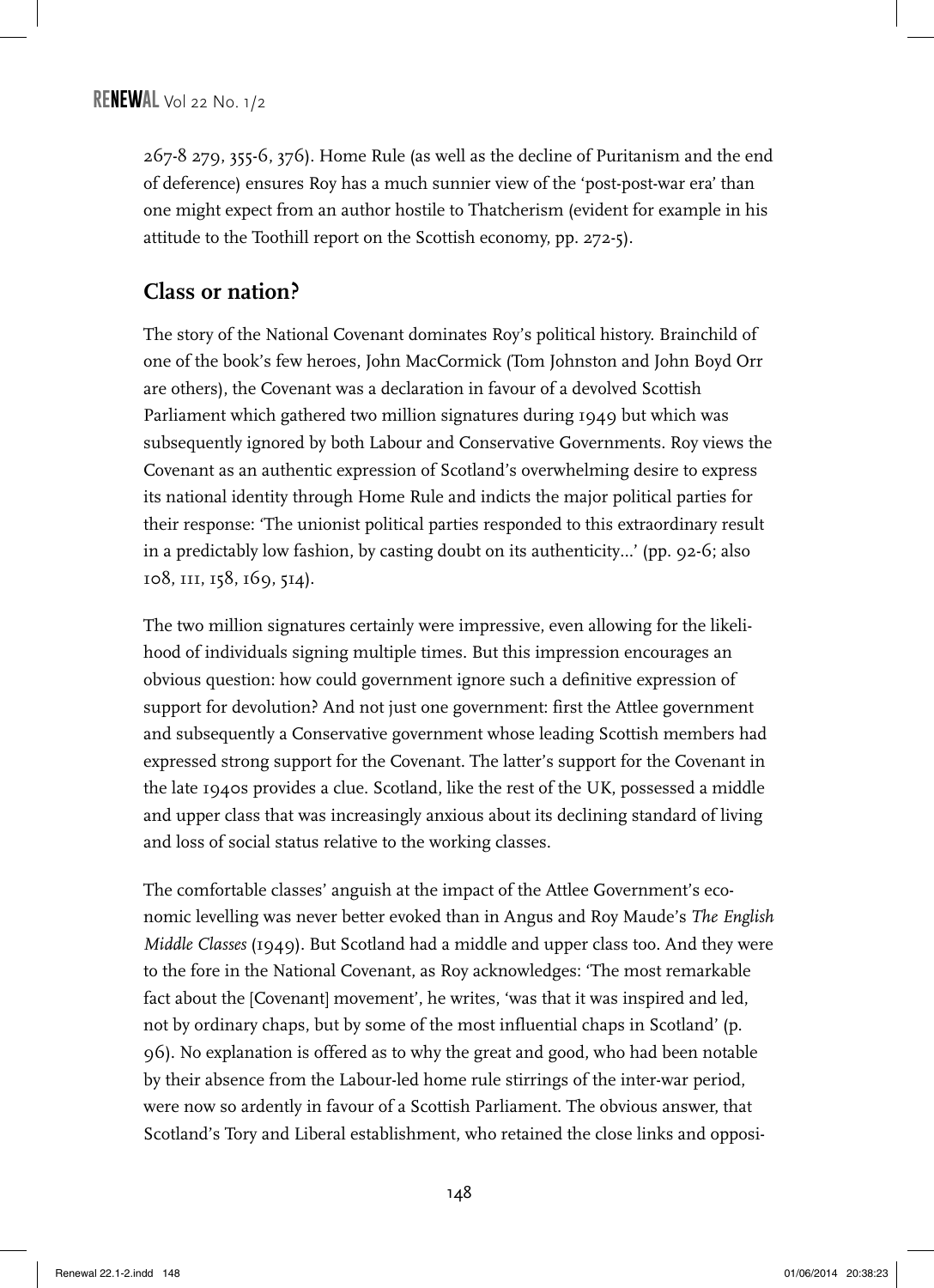tion to socialism forged in the National Government of 1931-40, primarily saw the Covenant as stimulating opposition to 'centralising' socialism goes unexplored.

From this perspective, Labour's successive Scottish Secretaries Westwood and Woodburn are less slow-witted second-raters unable to see beyond their anti-nationalist prejudices, as Roy implies (p. 513), than experienced politicians who judged that support for the Covenant was broad not deep, and disproportionately to be found among Scotland's substantial middle-class Tory-Liberal electorate. Likewise the inaction of the Conservative government after winning power in 1951 becomes more explicable if the Covenant was (for some of its signatories) more a weapon to wield in the fight against socialism and less a solemn expression of nationalist feeling. That the 1955 general election marked the zenith of Tory success in Scotland suggests the possible marginality of the constitutional issue. Such was public outrage at the Conservative failure to deliver on the Covenant that the party won a majority of Scottish seats and votes for the first and only time.

Roy's constitutional-nationalist perspective precludes a class-orientated analysis of Scottish politics based on UK party competition. Roy might retort that the Tories subsequently entered a steep decline in Scotland, and that the national 'spirit' and desire for a measure of 'self-government' was evident in the SNP's by-election victories in Hamilton (1967) and Govan (1973). In fact, he does defend the book's nationalist teleology in this fashion. Winnie Ewing's Hamilton triumph is seen in the context of 'the chilling subtleties of hubris' – a condition associated with those Scots journalists and politicians who 'guffaw[ed]' at the notion of Home Rule (pp. 355-6). Margo MacDonald's subsequent Govan by-election victory is uncritically assessed as game, set and match evidence of the public's determination to see Home Rule: 'What was to be done about her and her cause? For all their posturing the established parties were as clueless as ever' (p. 465). The implication of these formidable nationalist women's defeat at the subsequent general elections goes unexplored. Not that it could be any other way. After all, on Roy's telling John MacCormick had 'got Scotland talking about its own purpose and destiny and, once the conversation had started, it proved impossible to shut it up completely' (pp. 268-9).

As such, *The Invisible Spirit* is reminiscent of nothing so much as James Robertson's novel of post-war Scotland, *And the Land Lay Still* (2010). Both are nationalist explorations of Scotland after  $1945$  – nationalist in that the objective is to recover an essential political history of Scotland beyond the boundaries, or outside the confines of, Britain and Britishness. Both are open to a familiar objection qua political history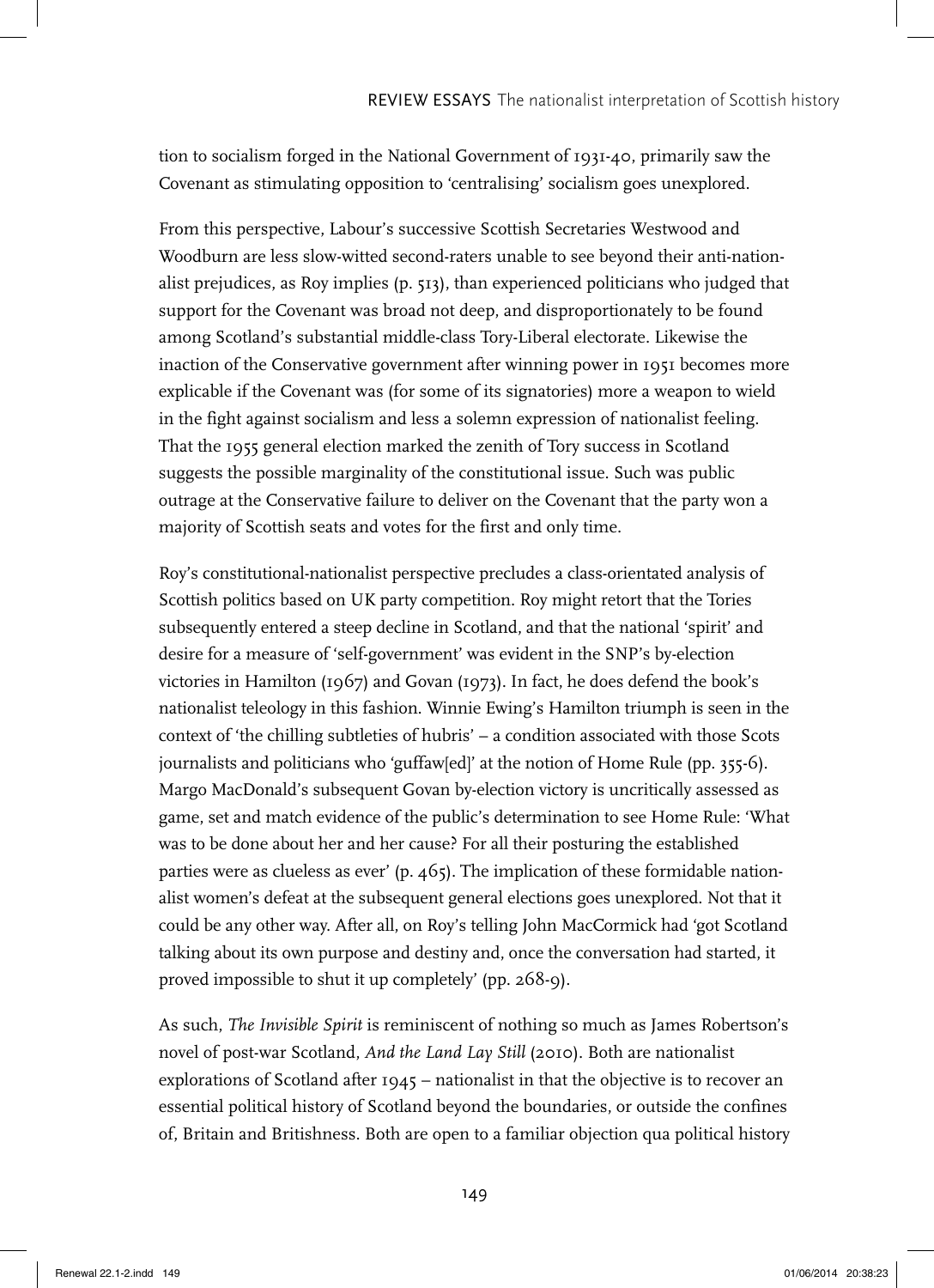– that the people (of Scotland) simply did not go about their daily lives preoccupied by politics, constitutional or otherwise (Bell, 2010). But the nationalist interpretation of post-war Scottish history is also open to more fundamental objection – in the emphasis it places on the constitutional question at the expense of the political economy of post-war social democracy, it is unhistorical.

## **An absence of political economy**

The sheer impact on Scotland of full employment, an NHS free at the point of use, the establishment of the welfare state, and more widely the democratising of the British state in the material interests of the working classes – there is not much weighing or measuring of that progress in Roy's account. He praises the Attlee government 'as a great, reforming administration' that 'brought into being a revolution in social welfare', but one whose reputation was established only belatedly, with Attlee leaving office 'not much lamented' (p. 127). Except perhaps, one might say, by the 14 million Britons, the vast majority of the working class in Scotland and the UK, who voted Labour in that 1951 election.

Roy writes despairingly of 'the image of Scotland abroad' just after the war as 'a sick, impoverished nation'. This 'humiliating stereotype' of Scotland was apparently so widely held that a visiting American businessman was moved to draw a 'disconcerting parallel' between our Scottish privations and the Irish famine a century before (pp. 70-1). On the absurdity of the Irish famine comparison or the impact of the Second World War on Scottish standards of living, the book has nothing to add. Nor does Roy draw any comparison between Scotland and the (similar) privations being experienced across Britain.

The absence of political economy is a recurring weakness. Roy suggests that increased demand for NHS services in the decade after its creation evidenced greater ill-health without considering the alternative possibility that pent-up demand was unleashed as working class citizens became accustomed to the availability of free health-care for the first time (p. 181). He asserts 'the wretched condition of the poor' in Glasgow in 1947 without any comparison to the much greater wretchedness of the inter-war years or indeed before (p. 67). Likewise, Scotland's average life expectancy is deplored, again without measuring this against previous averages (p. 70).

The book's treatment of the impact of rationing is especially striking. Roy adduces no evidence for the following remarkable statement: 'In some ways the diet of the Scottish people in July 1946 was more restricted than it had been in July 1796' (pp.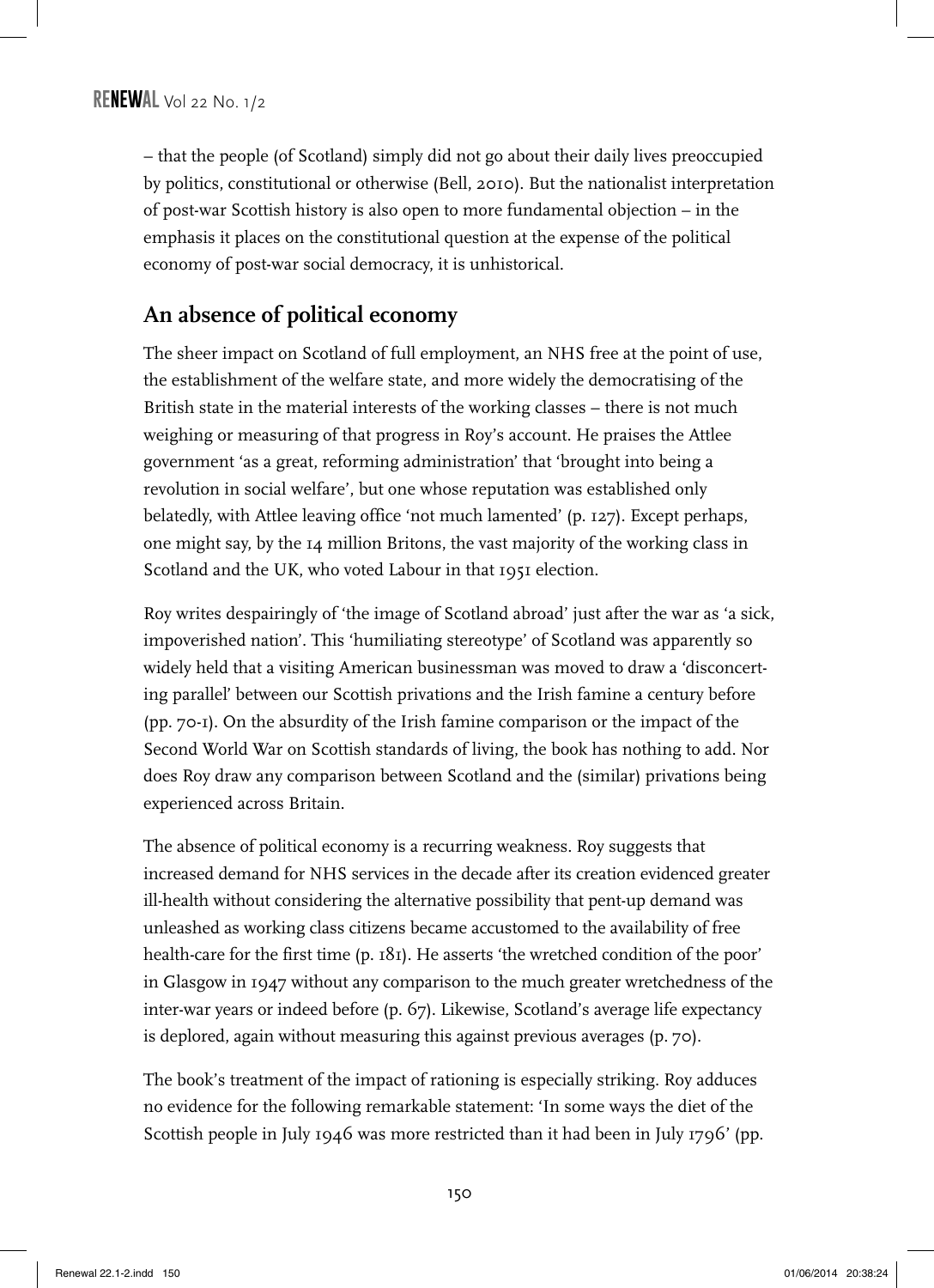40-1; see also characteristically the account of the establishment of the NHS at p. 53). Nor would the reader learn from his book that rationing and food subsidies are universally acknowledged to have increased the calorific intake of the poor and improved their nutrition. The result, historians agree, was reduced inequality, rising life expectancy and lower rates of infant mortality across Britain – and increasing middle class hostility to the Labour government on account of this redistribution of access to food (Zweiniger-Bargielowska, 2000).

An illuminating preface acknowledges that the central Scotland town of Bonnybridge, Roy's birthplace, was a staunch Labour community, loyal to the Attlee government and its achievements. Immediately, however, a substantial caveat is inserted. The locals, according to Roy, had few illusions about the local Labour 'mafia' who controlled the allocation of council housing, and not always by the rules. Such is the treatment of the social democratic advances associated with municipal socialism. A book which so heavily focuses on Glasgow has remarkably little to say about the role played by the Glasgow Corporation (from the 1930s under Labour control) in widening public access to parks, libraries, housing, education, transport, cleansing and the like as the means to greater equality – and all paid for by more progressive taxation (p. 208, for a little praise on housing policy). The cliché of 'lazy, arrogant Labour fiefdoms' rife with corruption is preferred (p. 398), with Roy mustering at least one argument in favour of local government regionalisation in the 1970s: 'since most people ceased to know the names of their councillors, or where to find them, or what their functions were, the opportunities for suspiciously thick brown envelopes to be thrown across surgery tables diminished' (p. 401).

Roy has a little more to say about the institutional pressures which subsequently bore down upon social democracy. By offering its core working class constituency material betterment and greater educational opportunity as a means to a more middle class lifestyle, social democratic parties including Labour risked undermining the basis of their own working-class support in the electorate, including among the trade unions. His discussion of the declining Clyde shipyards, UCS sit-in, the unsuccessful groping for better relationships between management and unions, and the enlightened industrial partnership approach of the Tory businessmen Iain Stewart and Hugh Stenhouse, bear upon this coming of the social-democratic crunch (pp. 289, 336-8, 346-8, 337-8, 426-44).

Such an analysis is not sustained however and the relationship between deteriorating industrial relations and economic 'decline' unexamined. Roy offers instead the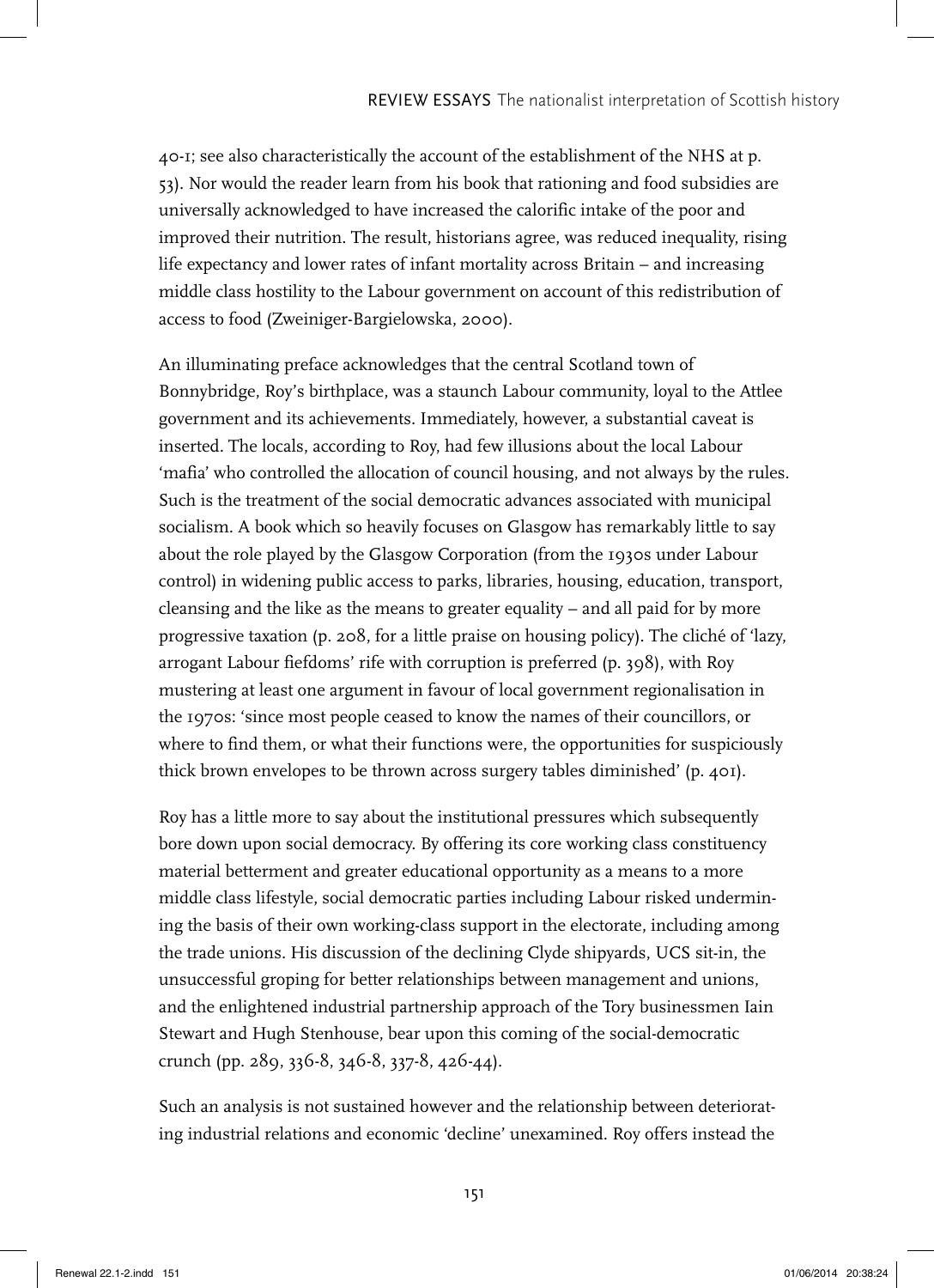suggestion that Scotland was a 'branch economy' of the UK and, as such, offered no stimulus to the 'native entrepreneurship' necessary to economic success (pp. 242, 289). Although the book subsequently offers a characteristically idiosyncratic socio-cultural explanation for the 'doomed' attempts of governments to sustain Scotland's loss-making manufacturing industries – the fascination which machines and machinery of all kinds held for the lowland Scots (man) could not be sustained when automation replaced the craftsman with the assembly line (pp. 490-1).

#### **Britishness and Scottishness**

Writers should write about what interests them and Roy's interests do not lie in the post-war history of social democracy, a creed which, as Leszek Kołakowski put it, has 'no prescription for the total salvation of mankind' but 'an obstinate will to erode by inches the conditions which produce avoidable suffering, oppression, hunger, wars, racial and national hatred, insatiable greed and vindictive envy' (2). Nor is this academic history; anecdotal and impressionist rather than quantitative and comprehensive, the primary sources utilised are of a narrow range – contemporary newspapers, biography and autobiography, and the fruits of Roy's personal encounters over the years with some of the public figures around whom his history is organised. 'A life of Scotland' is the book's subtitle, an aspiration more commonly associated with biography, and one which further distances Roy from any claim to comprehensiveness.

Mutatis mutandis, the book's constitutional-nationalist framework is simply not convincing as the basis for a post-war history of Scotland. Too much of the social-democratic story is lost; political economy is vanquished. The loss in historical understanding is considerable. It is also, I would argue, unnecessary. The imperative which drives the nationalist interpretation of history and gives it intellectual energy – namely the recovery of a distinctive Scotland apart from Britain – is misdirected. Scotland's integration into the post-war social democratic state was not, as Roy suggests, assimilation – the 'Britishing of the Scots' did not threaten to overwhelm Scotland's sense of itself as a nation. Britishness was in addition to, not instead of Scotland. Certainly, the admixture of these two (or more) identities has changed over time with Britishness stronger in some periods than others. But Scottishness has always remained at our identity's core. Scots have always been Scots – or Irish.

The doyens of the Scottish Enlightenment coined the term 'North Britons' to describe themselves in the early years of union, Walter Scott's tartan and bagpipes told a Whiggish story of Britain's integration, and twentieth-century Scottish Unionist party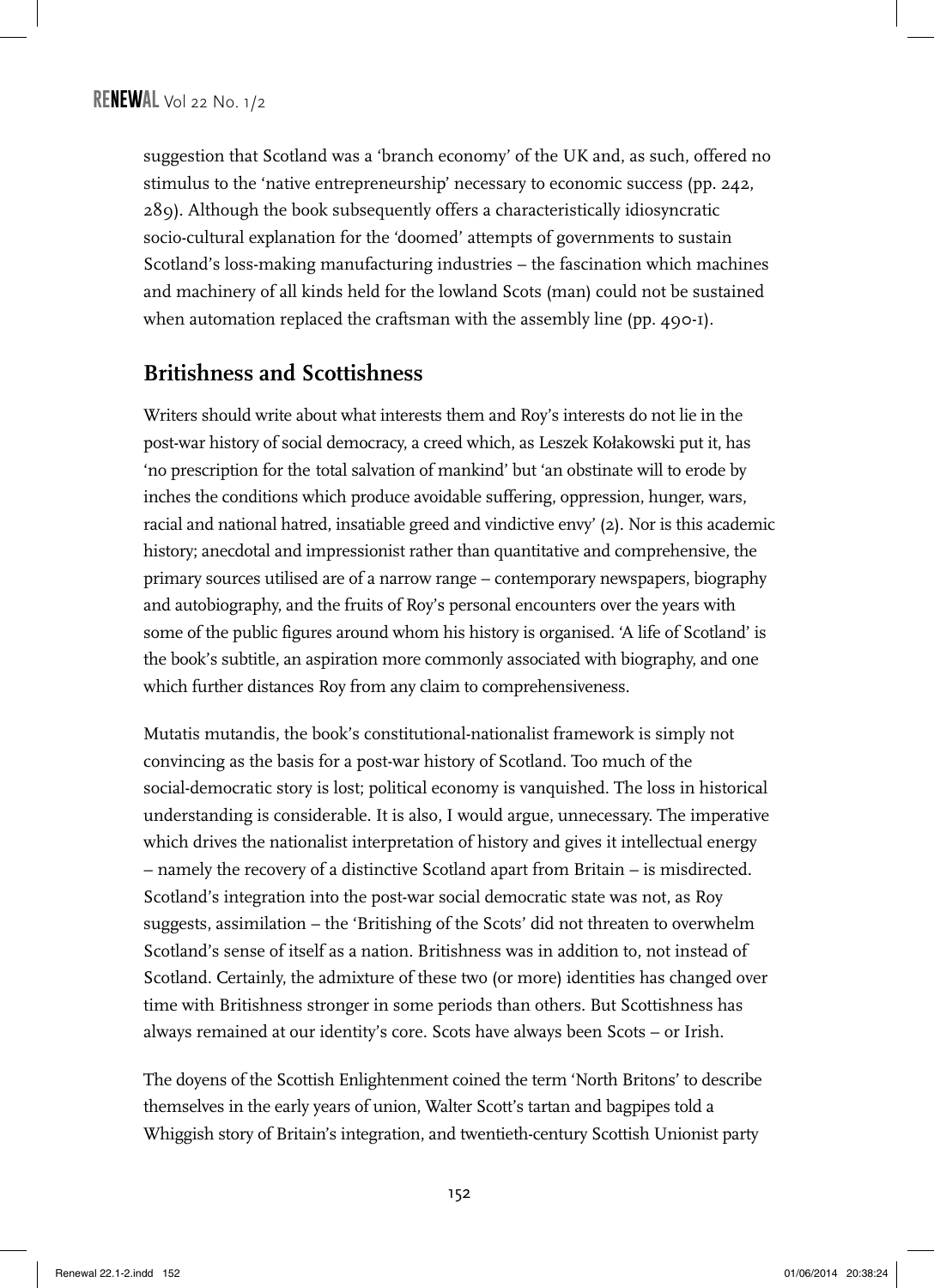politicians such as Glasgow's Walter Elliot mounted staunch defences of the United Kingdom. But Smith, Hume and Ferguson were also Scots who taught at ancient and distinctively Scottish universities. Scott wrote repeatedly about Scotland and indeed espoused a politically deracinated and kitschy form of cultural nationalism. Walter Elliot was representative of the Glaswegians who populated his West End constituency.

Roy repeatedly criticises the SNP for its Anglophobia, Europhobia, right-wingery and general eccentricities across the post-war period (pp. 360-1, 381-5, 408, 483, 494-5, 515). Home Rule is the golden thread running through the book not 'independence'. All the more striking then, the conclusion of *The Invisible Spirit*: 'Scotland reverted to the place *ascribed* [my italics] for it in the union as an unthreatening backwater distinguished by the poor education, poor health and poor housing of its people' (p. 515). This is too close for comfort to the colonised/coloniser caricature of Scotland's relationship, cleaved to by a surprisingly large number of Scots, as Linda Colley has recently noted (Colley, 2014, 93).

The book's approach to the teaching of history in Scottish schools is in this vein too: 'The exclusion from the curriculum of all but a tokenistic smattering of Scottish history – a policy pursued by governments of both political persuasions – could not have been other than *wilful* [my italics] in the same way that the proscription of Gaelic in the schools of the Western Isles had been *wilful* [my italics]. In denying children an adequate knowledge of their own culture and identity, it asserted the relative insignificance of Scotland' (p.  $514$ ). A serious allegation to which Roy brings to bear worryingly little in the way of actual evidence, beyond the opinion of Lord Cooper, Scotland's senior judge – precisely the kind of establishment figure, let us remember, whom the book otherwise excoriates (p. 90; also pp. 92, 362).

The book offers glimpses of the contemporary nationalist imagination's 'othering' of England. John Junor, Scottish editor of the *Daily Express* is dispatched thus: 'He lived near Walton Health [sic] golf course in the Surrey Stockbroker belt, a destination which brought to mind O. H. Mavor's observation that the Scots who went to England became more English than the English themselves' (p. 122). The definition of England's essence as residing among Shires financiers will come as news to the forty million or so Englishmen and Englishwomen who do not live in the South East, or indeed the fifty million plus residents of England who are neither stockbrokers nor from Surrey. It will not come as news however to even the occasional reader of Iain MacWhirter's or Lesley Riddoch's output (3), or an Alex Salmond speech. London looms large in the nationalist imagination and in *The Invisible Spirit*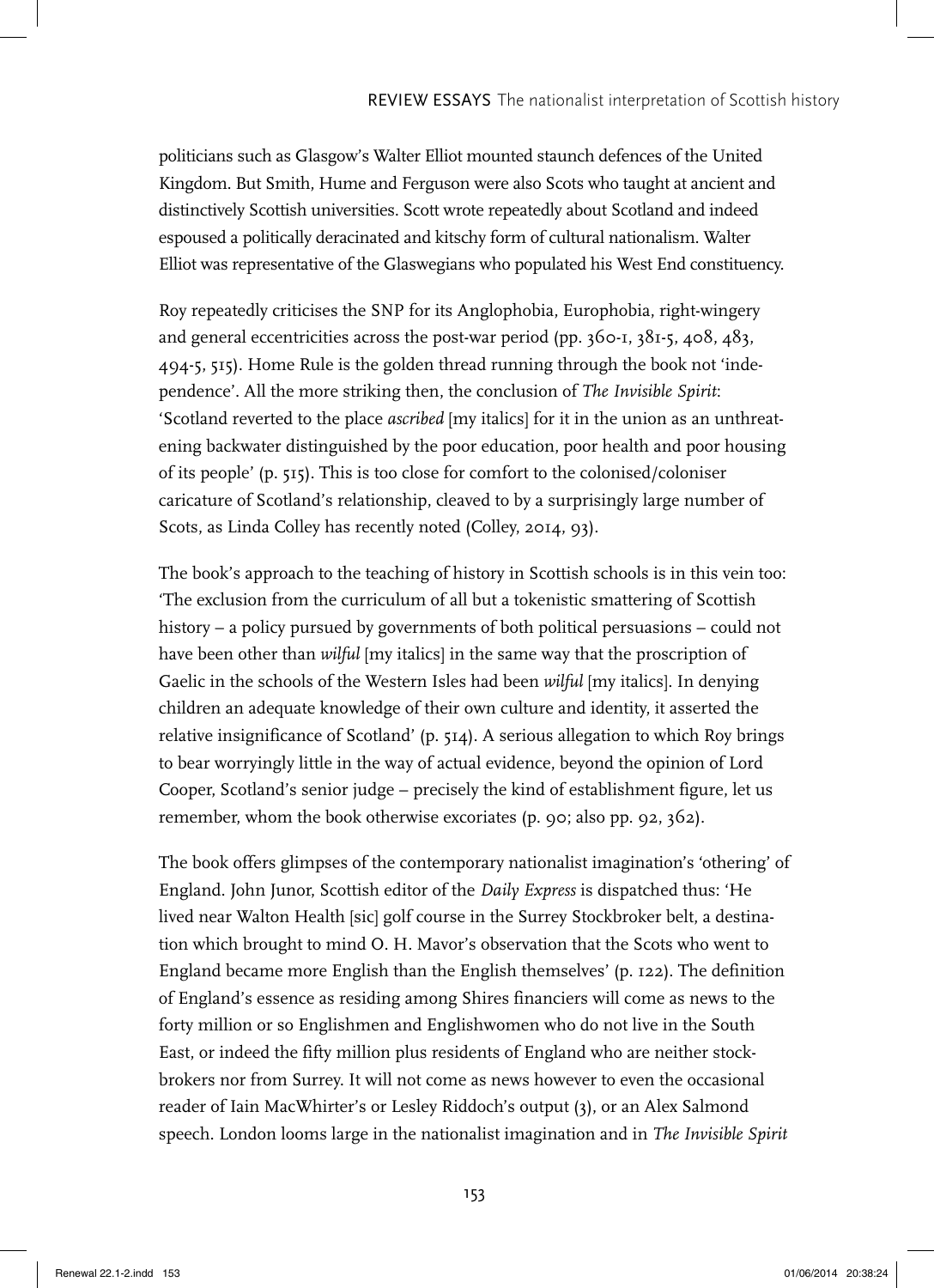too. The aforementioned Mavor is greatly admired, not least for his insistence that Scots ought to work in Scotland' (p. 124). The TV presenter Mary Marquis less so – or at least her confession that she wanted to try and make a career in London and that she expected others felt likewise (p. 412).

The other side of England's 'othering' is Scotland represented as more liberal, left-wing and working-class than the rest of the UK. Roy writes that the Soviet invasion of Hungary evinced 'widespread sympathy for a working-class people, not dissimilar in temperament to the Scots' (p. 194). Of the characteristics of this similar temperament nothing is adduced. Teddy Taylor's success on Glasgow's South Side is explained away in terms of 'his ability to exploit the darker instincts of the urban working-class voter' (p. 408). *The Scotsman* newspaper's greater liberalism on social and economic issues is confidently asserted to have 'articulated Scottish feeling more faithfully' (p. 345). Scots doctors' hostility to the new NHS proceeded 'despite the supposedly more humane sympathies of the Scots' (p. 72). The question – whose supposition? – is not so much unanswered as unasked.

Likewise, Roy's satisfaction at the decriminalisation of homosexuality in England and Wales in 1967 fails to explain why Scotland did not follow suit for another thirteen years (until Robin Cook MP successfully amended the law). The Kirk's social conservatism and its influence on Scottish attitudes – an issue to which the book otherwise devotes attention – was surely influential in explaining this disjuncture but goes unexamined; so too the attitudes of Scottish Catholicism (an institution which the book ignores almost entirely) (p. 345).

That Roy actually offers plenty further evidence to the contrary – a Scottish Tory majority in the 1955 general election, the true-blue Conservatism of the *Glasgow Herald*, Teddy Taylor, the tough line on law and order favoured by the Glasgow public, and Scots doctors opposed to the NHS – is beside the point. His defining of Scotland against an English 'other' is *a priori.*

Such are the contemporary nationalist resonances of Roy's post-war history, which 'others' England, vanquishes political economy in favour of the constitution, and dethrones class in favour of nation. These aspects of the book's character are illuminated by the following anecdote – or rather, illuminated by the service to which the author puts it. As a Scots Labour MP newly-elected in the Attlee landslide of 1945,

Coatbridge's Jean Mann, soon to be known as the housewives' champion, had some difficulty booking a berth on the sleeper to London for the first day of